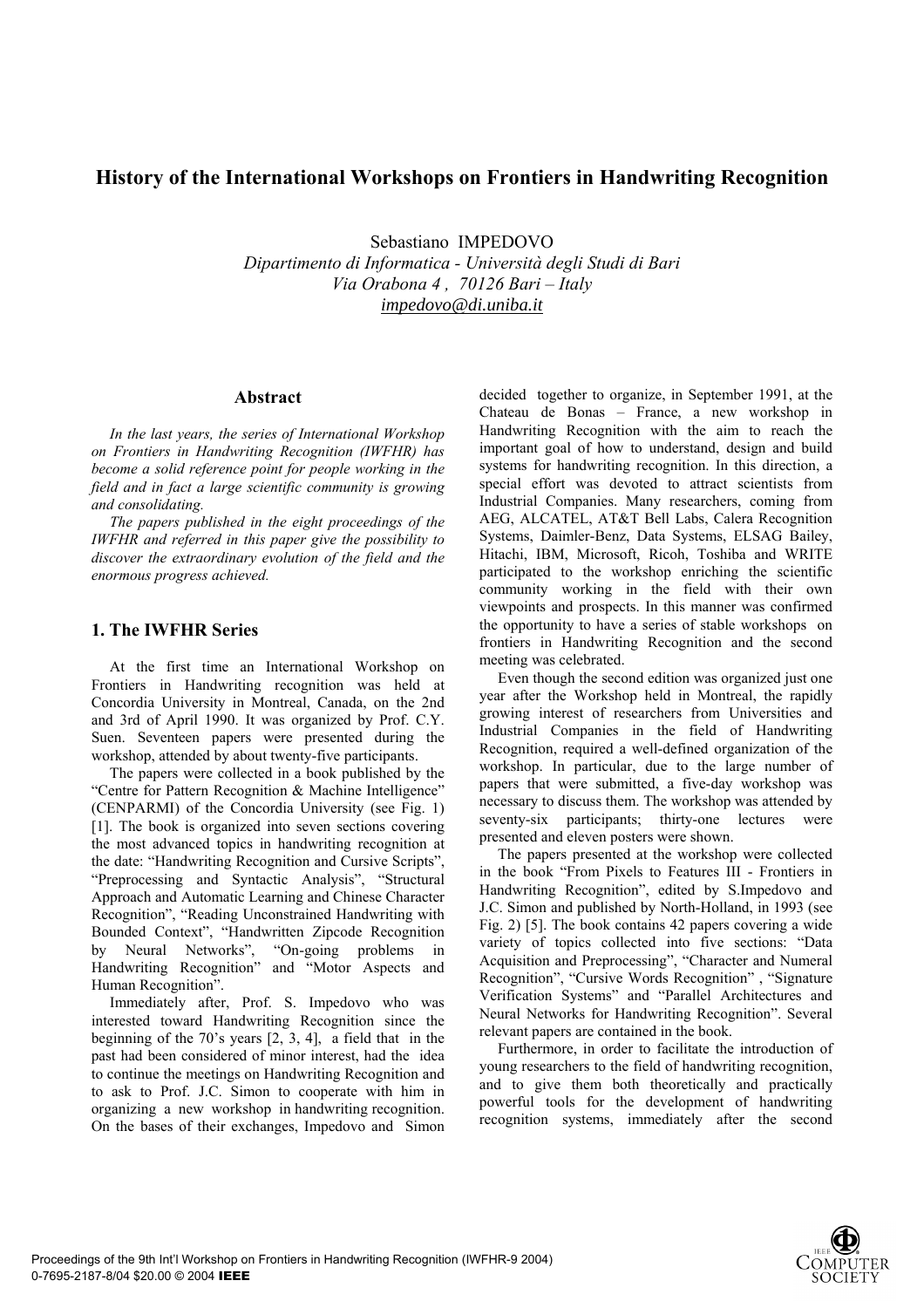workshop an application was submitted by S. Impedovo to the NATO for organizing an Advanced Study Institute on "Fundamentals in Handwriting Recognition".



**Figure 1.** 



**Figure 2.**



It took place from June 21st to July 3rd , 1993. The aim of the Institute was to focus on the fundamental tools and ideas generally used in the handwriting recognition field. The most important algorithms for data acquisition, preprocessing, feature extraction, the most common databases and devices for online and off-line recognition were presented. The role of parallel machines and special networks in solving problems in the field was also discussed during the school. Seventy-eight participants attended eighteen lecturers and sixty students from fifteen different countries. The lectures presented were edited by Prof. S.Impedovo and published by Springer-Verlag, in the book entitled "Fundamentals in Handwriting Recognition" (see Fig. 3) [6]. The book contains several fundamental contributions.

The Third International Workshop on Frontiers in Handwriting Recognition was organized by Prof. Sargur N. Srihari, and was held at CEDAR, the Centre for Document Analysis and Recognition, in Buffalo, New York, from 25th to 27th of May 1993. The workshop underlined the necessity to work with specific data sets and some standard databases were distributed to participants. They have been then increased both with new data and new database type. Thirty oral presentations and twenty-five posters were included in the Workshop program and the papers were collected in a book published by the CEDAR (see Fig. 4) [7].

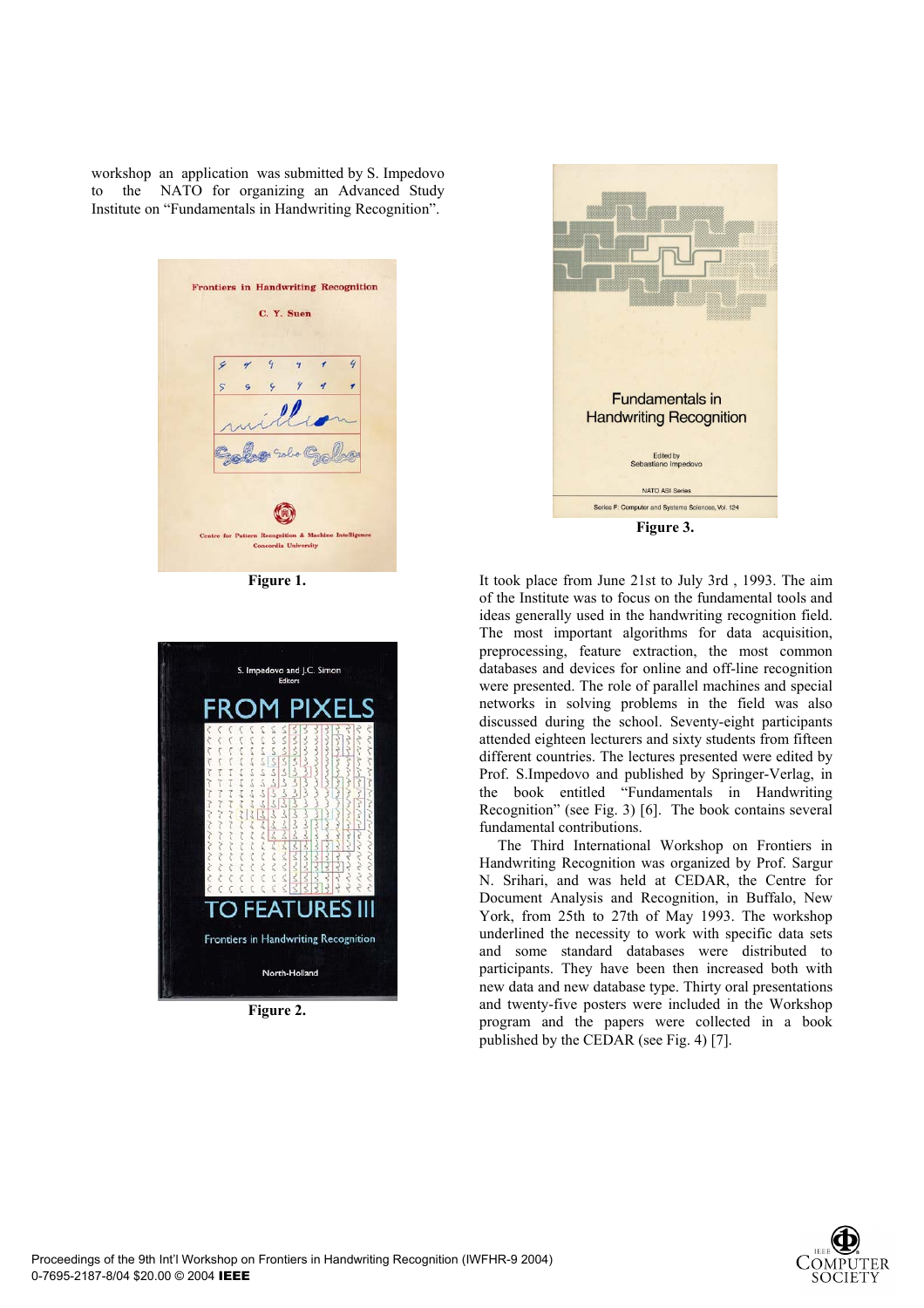

**Figure 4.**

Successively, the fourth International Workshop on Frontiers in Handwriting Recognition was organized for the first time in Asia, where there are many groups active in this field. The Workshop was held from 7th to 9th December 1994, in Taipei, Taiwan, and was organized by Prof. Jhing-Fa Wang. The program included thirty oral presentations and twenty-eight posters. The papers were collected in the book of proceedings (see Fig. 5) [8].



**Figure 5.** 

The fifth edition of the International Workshop on Frontiers in Handwriting Recognition was held from 2nd to 5th of September 1996 at Colchester, in England. Chairmen of the Workshop were Prof. S. Impedovo and Prof. A.C.Downton. For the fifth edition of the Workshop, more than one hundred and fifty papers were submitted whereas only thirty oral presentations and fiftyfive posters were selected. Representatives of several industrial companies were also present at the workshop: AEG Electro Com. Konstanz, AT & T Bell Lab., A2IA, Daimler Benz, ELSAG-Bailey, ERA Technology, Hyunday Electronics Industries, IBM, Motorola, Panasonic, Sanyo, SRTP/RD/RVA, Toshiba, Toyota.



Due to the enormous technological progress, the Workshop dealt not only with the basic issues concerning the theoretical aspects of handwriting recognition, the new algorithms for handwritten character and word recognition, the problems of string recognition, gesture recognition and signature verification, but also with the emerging aspects related to other areas, like software engineering for designing complete reading systems. For this reason the program of the Workshop was planned specifically to provide a path linking the traditional research areas with the new trends of interest.

Three invited lectures were scheduled. The first one entitled "Recent Advances in offline handwriting recognition" was presented by Prof. S. N. Srihari and deals with general aspects of off-line handwriting recognition. It reported the most significant recent research advances achieved at the "Center of Excellence for Document Analysis and Recognition" (CEDAR) in Buffalo, USA. The lecture entitled "Improving

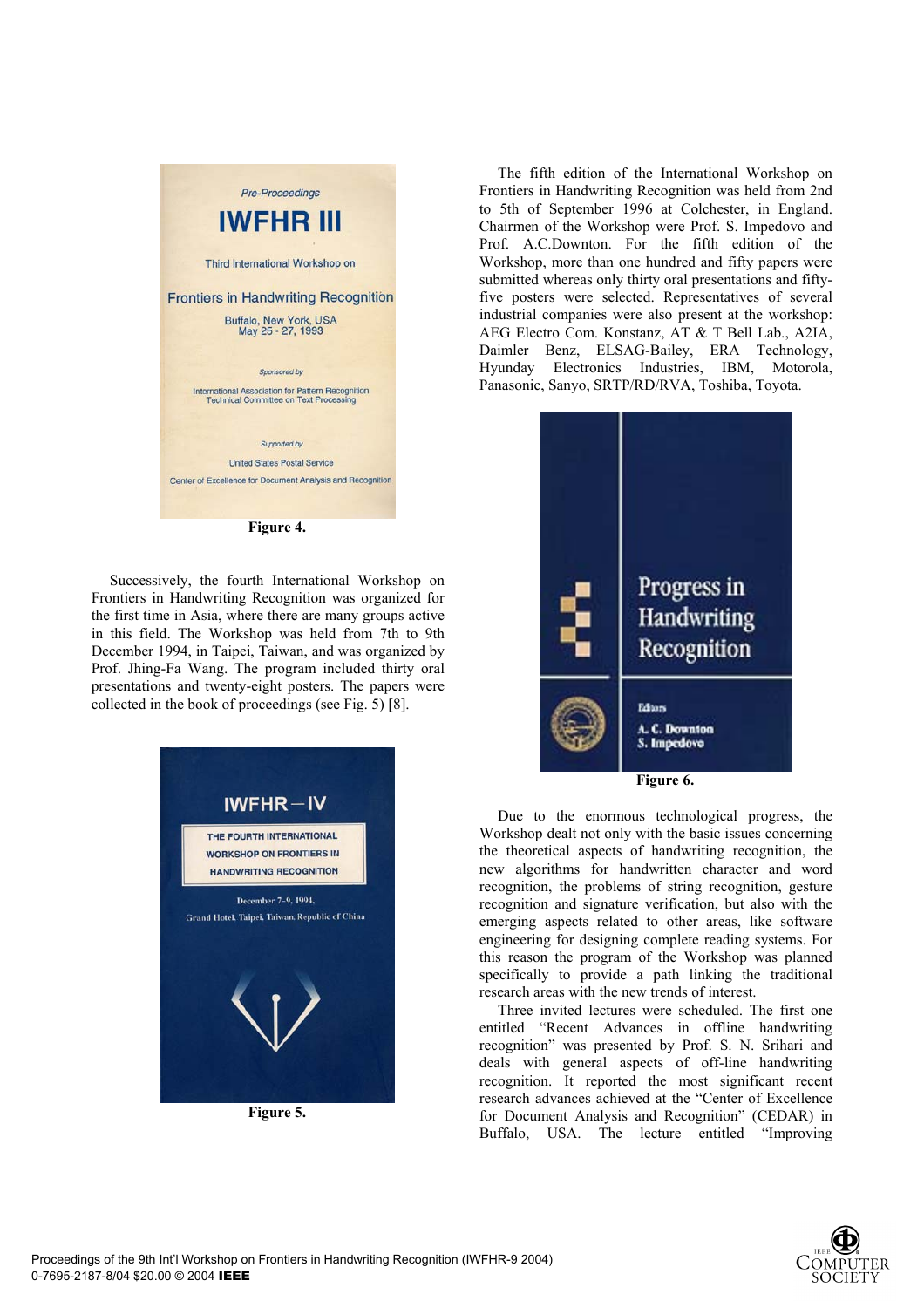recognition rates by classifier combination" was presented by Prof. Josep Kittler, of the University of Surrey, UK. He focused on statistical classifiers, multiexpert systems and neural networks. The third invited lecture entitled: "The role of handwriting recognition in future reading systems" was presented by Dr. N. Bartneck of the Daimler-Benz Research Center, Germany.

The papers presented at the workshop were published by World-Scientific, in the book entitled "Progress in Handwriting Recognition", edited by Prof. A. C. Downton and Prof. S. Impedovo (see Fig. 6) [9]. The contents of this book have been divided into ten chapters each one corresponding to a specific topic. The first chapter is entitled "Word Recognition". The second chapter concerns with "Character Recognition", which is probably the most traditional field of handwriting recognition. It still remains attractive to researchers and research issues emerge continuously in this field. Chapter three is entitled "Feature Extraction" and points out the crucial relevance of features in the recognition process. It presents some new key ideas successfully used in handwriting recognition. The fourth chapter deals with "Statistical Approaches and Neural Networks". Chapter five is entitled "Multi-experts" and addresses the problems concerning with the use of multi-classifiers, which was becoming an established strategy for the development of recognition systems. The sixth and seventh chapters are devoted to "Classifiers" and "Future trends", respectively. The eighth chapter concerns to "Post-Processing". The title of the ninth chapter is "Reading Systems" while in the last chapter the "Applications" are presented.



**Figure 7.** 

The Sixth International Workshop on Frontiers in Handwriting Recognition was held on August 12-14, 1998 at KAIST, South Korea. The Workshop was organized by Prof. J.H.Kim. During the workshop thirtyfour oral presentations and twenty-nine poster contributions have been arranged into several sessions: "On-line Handwriting Recognition I", "Handwritten Form Processing", "Handwritten Word Recognition", "Segmentation", "On-line Handwriting Recognition II", "Oriental Script Processing", "Numeral Recognition", "Emerging Techniques" and a "Poster" Session. All papers have been collected in a book of proceedings (see Fig. 7) [10].



 In 2000, the Seventh International Workshop on Frontiers in Handwriting Recognition was organized in Amsterdam, The Netherlands, in September 11-13. Chairmen of the workshop were Dr. L. Shomaker and Prof. S. Impedovo. The workshop was dedicated to the memory of Prof. J.C.Simon, who has been commemorated by the Invited Lecture presented by Prof. T. Pavlidis and entitled "Recollections of Conversations with Professor J.C.Simon"and the memorial of Prof. S. Impedovo http://www.iapr.org/simonL.html. Fourty-five oral papers and twenty-five posters were presented at the Workshop. All contributions have been collected in a proceeding book published by the "Nijmegen Institute for Cognition and Information" (NICI) (see Fig. 8) [11]. The book is organized into twelve Sections: "On-line Recognition", "Preprocessing and Feature Computation I", "Preprocessing and Feature Computation II", "Multiple Classifiers, Agents and Combination Schemes I", "Off-line Recognition", "Hidden Markov Models", "Miscellaneous data Processing", "On-line and Off-line",